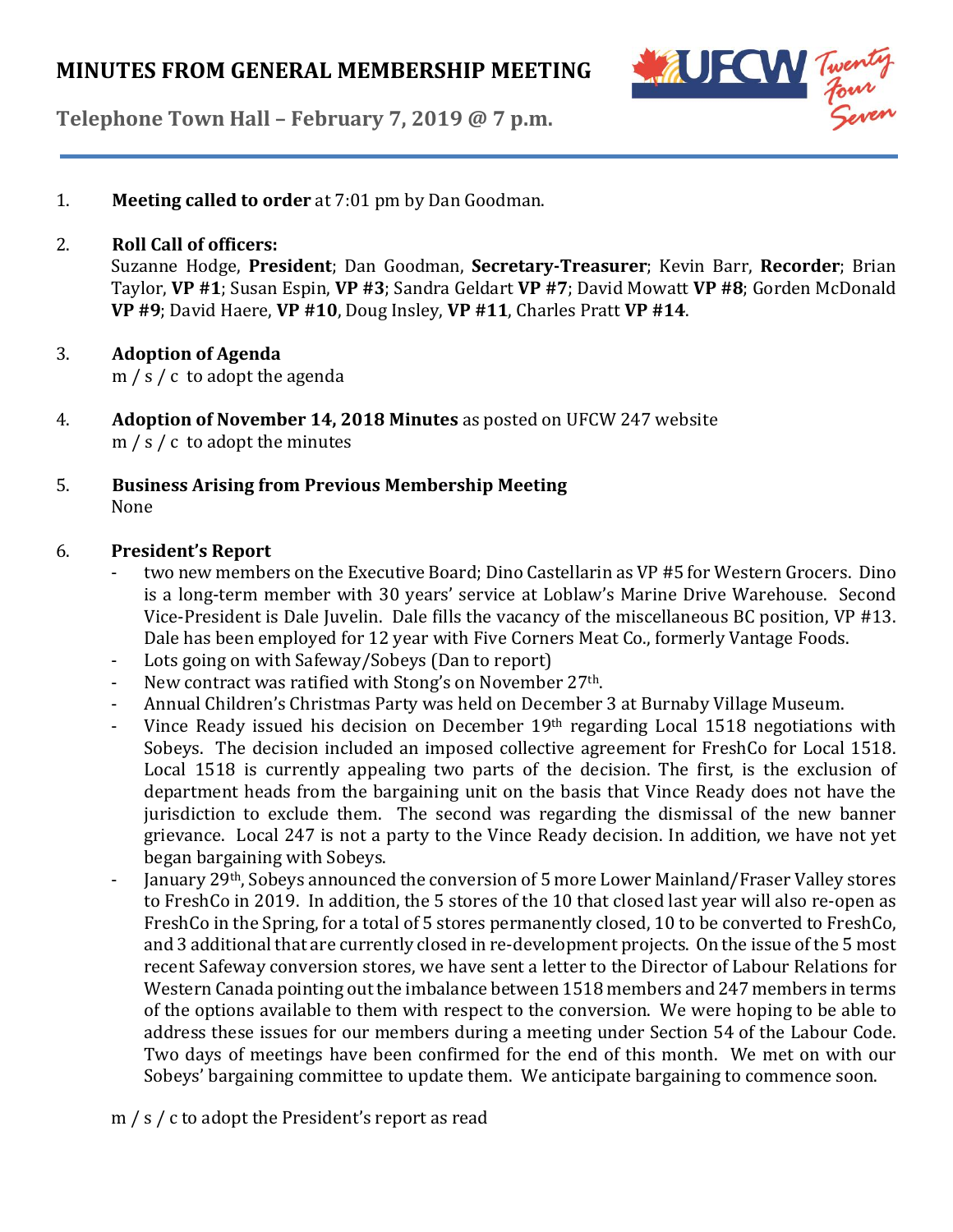### 7. **Secretary-Treasurer's Report**

- Loblaw participated in the Leukemia & Lymphoma's Light the Night walk by allowing our members to sell paper lanterns at the front-end tills in the Lower Mainland stores. Almost \$36,000 was raised. In 2019 they will be holding walks in the Spring in Kelowna, Kamloops and Victoria. Loblaw generously agreed to allow Superstores in these areas to sell the lanterns.
- FG Deli who have been providing the smokies and hot dogs for the Vancouver Light the Night walk emailed us about getting more involved and sponsoring walks across Canada.
- We are in the process of printing Superstore agreements. Printing was delayed due to changes to many of the scales as a result of the November hearing on the impact of minimum wage.
- An education day was held for our Union Representative. This is given by our law firm as part of our agreement with them. Two of the most relevant topics were the cannabis act and how legalization impacts workplaces, and discipline for off duty conduct and social media.
- Vince Ready issued his award, between Safeway and Local 1518, on December 19th and last Tuesday, the Company announced five stores would close and be converted to FreschCo banner. The stores slated to convert are Abbotsford, Chilliwack, Aldergrove, Ladner and Maple Ridge. Three stores are due to close in May, one in July and one in September.
- Vince Ready breaks the re-opener decision into two, profitable stores and non-profitable stores. 13 stores are listed as profitable, as per the PNL statements as of period 5, fiscal 2019.
- It is interesting to note that prior to the closures, the Company stated they only had one profitable store location. He determines that the current terms of the collective agreement will stay in place until March 31, 2023, and awards, increases, or bump ups for non-Grid A members in 2021 and 2022. He then introduces a voluntary buy out to any full or part-time Grid A employee, with some exclusions, of three weeks' pay per year of service to a \$65,000 maximum. HE then says that the Company will own these hours and they may be scheduled exclusively to Grid B members. The remaining 39 stores are deemed to be experiencing financial difficulties and have more modifications, such as a reduction to the Grid B dental and health premiums, a reduction the contributions to the Union education fund, and the suspension of ATO.
- Also full-time Grid A employees, excluding pharmacy assistants and key personnel, can opt for a 36-hour basic work week consisting of four nine-hour shifts. Part-time employees will be paid at the full-time rate of pay and vendor stocking will be allowed in these stores. Mr. Ready gives a definition of vendor stocking in his decision. Members in these locations will also be offered the buyout. The changes imposed can be reverted should the store maintain profitability for one year or as of December 31, 2021. He also added in language on ATO that said that any full time Grid A employee, excluding department managers on a weekly salary, may elect to permanently forego their rights to ATO and return for a lump sum of \$5,000, less deductions. Employees electing this option will be paid out any remaining hours in their ATO bank.
- This decision can be made at any point up to December 31, 2021 when the term expires. The suspension ofthe ATO and the movement of part-time to full-time scales has already taken place for 1518 members. All remaining collective agreement language stays in place so no changes to vacation entitlement, pension contributions, and no copay on the benefit premiums, all things the employer was seeking. On the new banner issue, 1518 had argued numerous reasons why they didn't need to bargain a new banner deal, but unfortunately, Mr. Ready rejected those arguments and awarded a full FreshCo collective agreement, which also allows for members in those locations to choose a buy out or buy down option.
- On the same day Sobey's announced the conversions, they also distributed letters to 1518 members outlining their buy out options in the non-converting stores. What has this meant for our members? Massive confusion. 247 members in the five converting stores are alarmed that they don't have the same options as 1518 members and many just want to be offered anything to leave. The million dollar question is what opportunities will our members have in FreshCo location? As far as we know, FreshCo stores do not cut meet and they do not have a traditional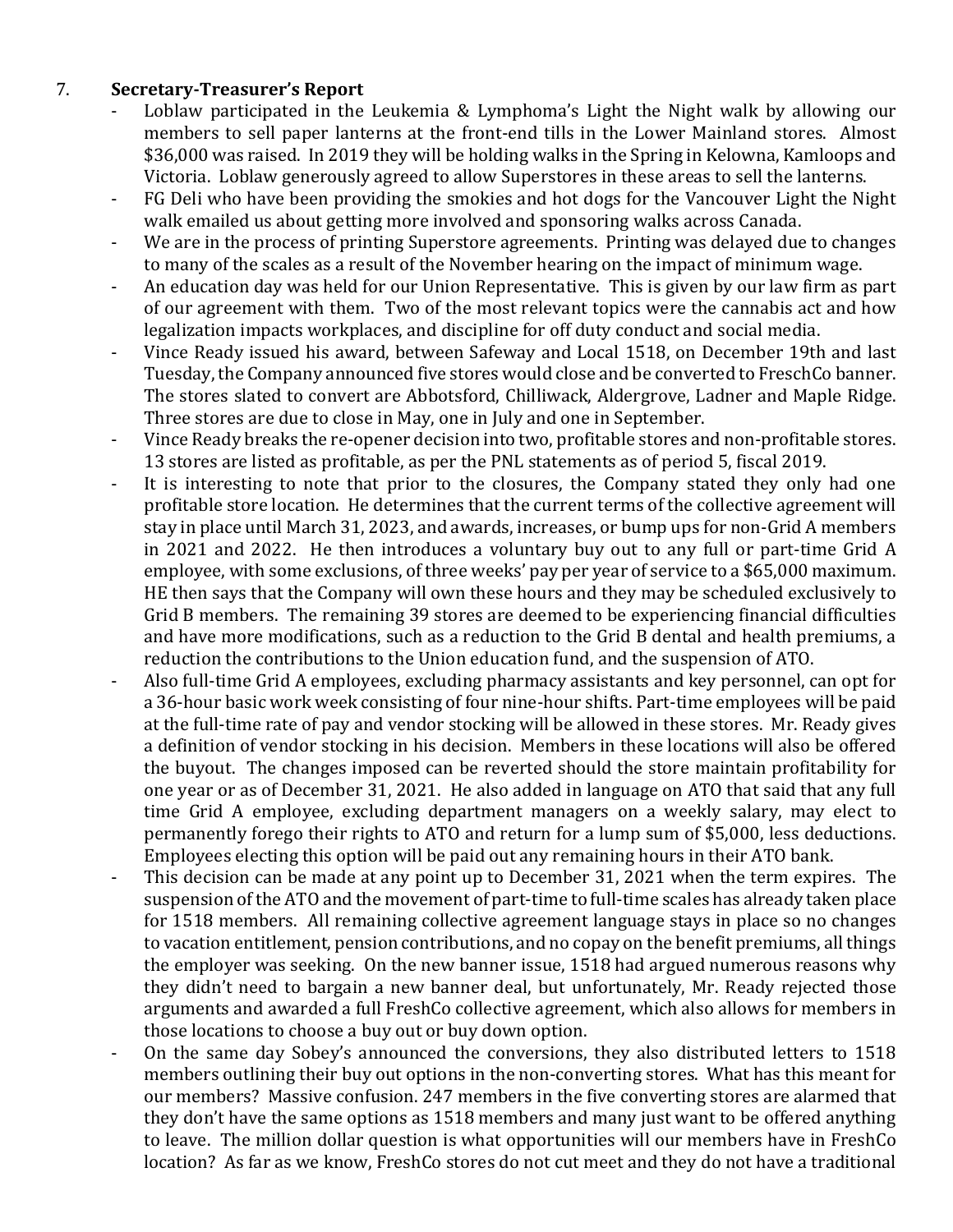deli. In the 1518 FreshCo agreement, it states that they do not represent employees employed in the preparation for sale, handling, and selling of fresh, frozen, cooked, and smoked meats, fish and poultry. Language that mirrors the Safeway exclusions.

We have spoken to the Company and are actively seeking more information from them. As we do not yet have firm bargaining dates for the full negotiations, we hope to utilise the Section 54 or adjustment plan under the code to deal with some of the new banner issues in a more expeditious manner. As Suzanne pointed out, we sent the company a letter asking them to meet and just this morning we agreed to two dates at the end of this month. These discussions will be specific to the five converting locations with the full bargaining to follow.

m / s /c to adopt the Secretary-Treasurer's report as read

### 8. **Guest Speaking – Murphy Fries from Koskie Glavin Gordon**

Please see attachment for her full notes.

- Cannabis in the workplace
- Social Media & Discipline

## 9. **Bargaining Report**

- Stong's members ratified an agreement on November 26 & 27. New deal has many improvements for grid "B" members including a new dental package and a much-improved wage scale. Company was looking for many concessions from all employees, but mostly current Grid "A" employees. We were able to maintain or improve original terms of agreement.
- Swiss Water ratified a new agreement. Members saw immediate improvement to the wages and premiums. But most important part was the transitional language that will help facilitate move to brand new facility over the next year or two.
- Fresh Street ratified a new agreement on January 28 & 29 after many months of negotiations. Many improvements including new full benefits package.

## 9. **Education & Training Report**

- Our free online platform WebCampus Plus is currently offering over 60 courses to all members and their families. Most courses require a commitment of approximately 10 to 15 hours of your time.
- In person courses at our New Westminster Training Centre started on January 21. Courses are free however some require a small fee for manuals, etc. In an effort to encourage more members for the winter season those small fees will be waived. Complete list of courses can be found on our website.
- 15 Shop Stewards attended our now popular money skills program last week. New course this year is the Labour Community Advocate which is booked for February 12 & 13. Provides participants with info about social issues faced by working people and the resources available in their community. Stewards are given the skills and referral techniques to assist members.
- a 3 day session, including first aid, bullying and harassment and transforming assumptions is booked for March 5, 6 & 7 in New Westminster followed by money skills in Victoria the following week and Kelowna in April.
- More introduction to Stewardship courses are booked.

### 10. **New Business**

No new business.

4 questions taken by members on the call.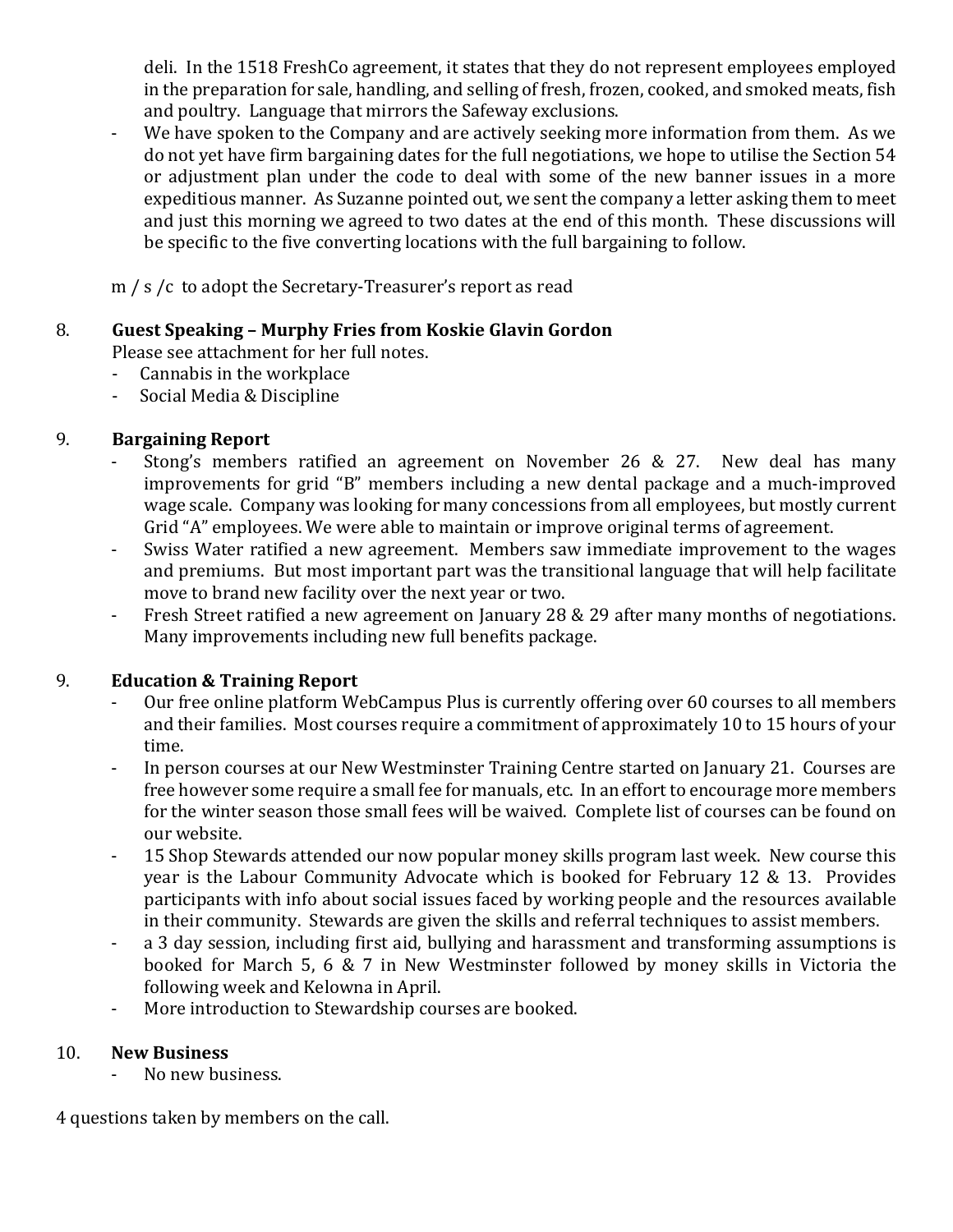# 11. **Member Draw**

The draw was conducted electronically. 3 winners were picked; each receiving a \$100 gift card.

## 12. **Adjournment**

The meeting adjourned at 7:34 pm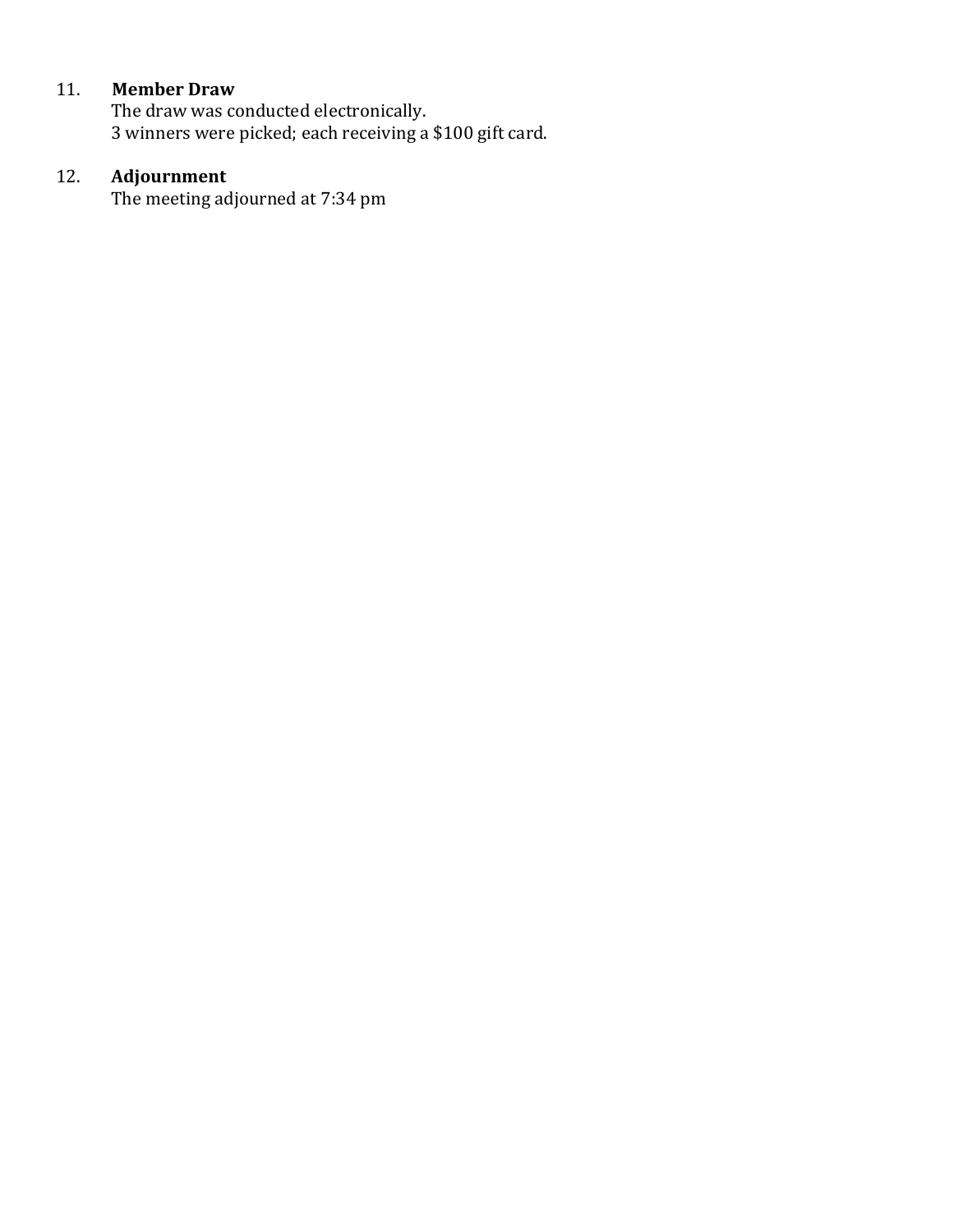#### **Murphy Fries – Koskie Glavin Gordon**

- Suzanne Hodge: Thanks, Dan. At this time, I would like to introduce our special guest speaker, Murphy Fries. Murphy is one of our lawyers at Koskie Glavin Gordon. Murphy has been with the firm for 11 years and has handled numerous legal issues for us. As everyone knows, cannabis became legal last October in Canada. That now raises the question of cannabis in the workplace. Has anything changed since it became legal?
- Murphy Fries: Thank you, Suzanne. The short answer to your question, what has changed for the workplace with the legalization of marijuana is not much. Today, it's no longer illegal to consumer or possess small amounts of marijuana. But that means on your personal time and outside the workplace. Legalization does not change employees' obligation to work safely and to not work while impaired. The basic principles, particularly for employees in safety sensitive positions or working with customers haven't changed. And these include you cannot work while impaired or compromise the safety of coworkers or customers. And that implies to impairment by marijuana, alcohol, illegal drugs, and even prescription drugs that impair your ability to work safely.
- Murphy Fries: So, it's very important that if you have a prescription for medical marijuana, that you consult with your doctor about the amount and timing of your marijuana consumption, to ensure that you are not impaired while at work. And if your prescription for marijuana, or other medications for that matter, does impair your ability to work safely, the occupational health and safety regulations require that you notify your employer. The legalization of marijuana does not mean you can smoke it in the workplace or on the employer's property, even outdoors such as the parking lot. It doesn't mean that you can smoke marijuana on your lunch break, and legalization does not mean that employees can bring it into the workplace. You'll need to consider what your employer's policy says about bringing alcohol or drugs into the workplace.
- Murphy Fries: So, I recommend reviewing your employer's policies on alcohol and drugs, and contact the union if you have any questions. Back to you, Suzanne.
- Suzanne Hodge: Thanks, Murphy. Another issue that our reps are dealing with more frequently now is social media and discipline. Can our members be disciplined for what they say on social media?
- Murphy Fries: Thanks, Suzanne. That's a great question because sometimes our off-duty actions actually can have an unintended impact on the workplace. Generally, what employees do in their personal private lives when not working is their own business and should not concern the employer. However, social media is not a private forum. It is a very public forum. Employees should be aware that what they post on social media may very well be seen by their employer, their supervisor, their coworkers, or even customers. Even if that was not the employee's intention. And there's many recent arbitration cases saying that in today's world, employees cannot assume that their social media posts are private. Arbitrators have made it clear that employees should know that posting on social media is conduct for which they can be disciplined.
- Murphy Fries: And that's because any off duty conduct can give rise to discipline if it negatively impacts the employer's business or reputation. Or if that off duty conduct leads to a reluctance of coworkers or management to work with that person. So, posts, comments, shares on social media that have resulted in discipline include negative remarks about the employer, the employer's products, or business, management, coworkers or customers, offensive comments that are not necessarily directed at any particular person. This includes general racist, sexist, or homophobic remarks, or other comments that cause coworkers to fear for their health and safety. Posts that are likely to cause offense to customers and therefore harm the employer's reputation have also